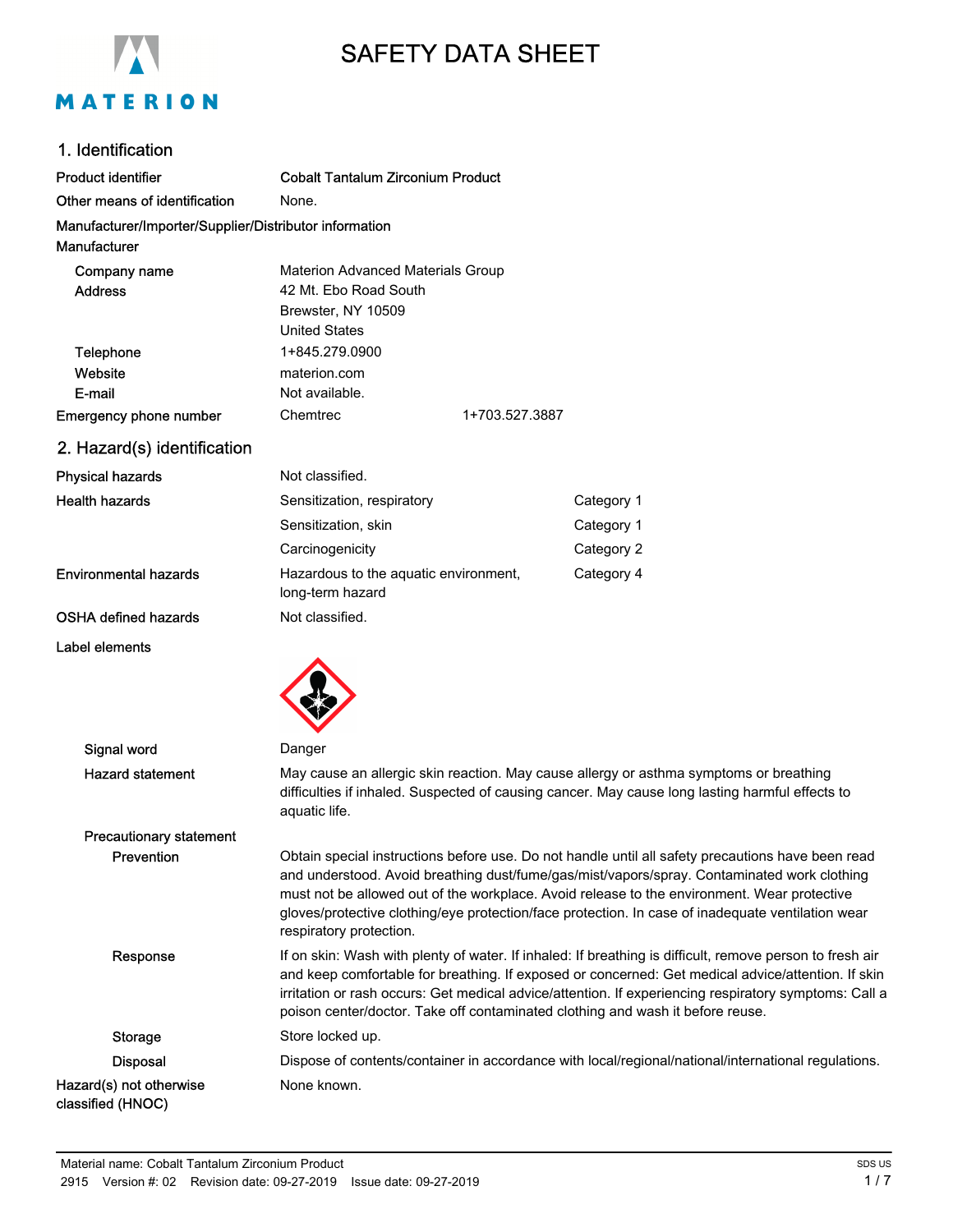Supplemental information 100% of the mixture consists of component(s) of unknown acute oral toxicity. 100% of the mixture consists of component(s) of unknown acute dermal toxicity. 100% of the mixture consists of component(s) of unknown acute hazards to the aquatic environment. 40% of the mixture consists of component(s) of unknown long-term hazards to the aquatic environment.

## 3. Composition/information on ingredients

Mixtures

| Chemical name | Common name and synonyms | CAS number | %          |
|---------------|--------------------------|------------|------------|
| Cobalt        |                          | 7440-48-4  | 75 - 96    |
| Tantalum      |                          | 7440-25-7  | $0.1 - 20$ |
| Zirconium     |                          | 7440-67-7  | $0.1 - 20$ |

## 4. First-aid measures

| Inhalation                                                                   | If breathing is difficult, remove to fresh air and keep at rest in a position comfortable for breathing.<br>Oxygen or artificial respiration if needed. Do not use mouth-to-mouth method if victim inhaled the<br>substance. Induce artificial respiration with the aid of a pocket mask equipped with a one-way<br>valve or other proper respiratory medical device. If experiencing respiratory symptoms: Call a<br>poison center or doctor/physician. |
|------------------------------------------------------------------------------|----------------------------------------------------------------------------------------------------------------------------------------------------------------------------------------------------------------------------------------------------------------------------------------------------------------------------------------------------------------------------------------------------------------------------------------------------------|
| <b>Skin contact</b>                                                          | Remove contaminated clothing immediately and wash skin with soap and water. In case of<br>eczema or other skin disorders: Seek medical attention and take along these instructions.                                                                                                                                                                                                                                                                      |
| Eye contact                                                                  | Rinse with water. Get medical attention if irritation develops and persists.                                                                                                                                                                                                                                                                                                                                                                             |
| Ingestion                                                                    | Rinse mouth. Get medical attention if symptoms occur.                                                                                                                                                                                                                                                                                                                                                                                                    |
| Most important<br>symptoms/effects, acute and<br>delayed                     | Coughing. Difficulty in breathing. May cause an allergic skin reaction. Dermatitis. Rash.                                                                                                                                                                                                                                                                                                                                                                |
| Indication of immediate medical<br>attention and special treatment<br>needed | Provide general supportive measures and treat symptomatically. Keep victim under observation.<br>Symptoms may be delayed.                                                                                                                                                                                                                                                                                                                                |
| <b>General information</b>                                                   | IF exposed or concerned: Get medical advice/attention. Ensure that medical personnel are aware<br>of the material(s) involved, and take precautions to protect themselves. Wash contaminated<br>clothing before reuse.                                                                                                                                                                                                                                   |
| 5. Fire-fighting measures                                                    |                                                                                                                                                                                                                                                                                                                                                                                                                                                          |
| Suitable extinguishing media                                                 | Dry powder. Dry sand.                                                                                                                                                                                                                                                                                                                                                                                                                                    |
| Unsuitable extinguishing media                                               | Do not use water jet as an extinguisher, as this will spread the fire. Carbon dioxide (CO2).                                                                                                                                                                                                                                                                                                                                                             |
| Specific hazards arising from<br>the chemical                                | During fire, gases hazardous to health may be formed.                                                                                                                                                                                                                                                                                                                                                                                                    |
| Special protective equipment<br>and precautions for firefighters             | Self-contained breathing apparatus and full protective clothing must be worn in case of fire.                                                                                                                                                                                                                                                                                                                                                            |
| <b>Fire fighting</b><br>equipment/instructions                               | Move containers from fire area if you can do so without risk.                                                                                                                                                                                                                                                                                                                                                                                            |
| Specific methods                                                             | Use standard firefighting procedures and consider the hazards of other involved materials.                                                                                                                                                                                                                                                                                                                                                               |
| General fire hazards                                                         | No unusual fire or explosion hazards noted.                                                                                                                                                                                                                                                                                                                                                                                                              |
| 6. Accidental release measures                                               |                                                                                                                                                                                                                                                                                                                                                                                                                                                          |
| Personal precautions, protective<br>equipment and emergency<br>procedures    | Keep unnecessary personnel away. Keep people away from and upwind of spill/leak. Wear<br>appropriate protective equipment and clothing during clean-up. Do not touch damaged containers<br>or spilled material unless wearing appropriate protective clothing. Ensure adequate ventilation.<br>Local authorities should be advised if significant spillages cannot be contained. For personal<br>protection, see section 8 of the SDS.                   |
| Methods and materials for<br>containment and cleaning up                     | Prevent product from entering drains. Stop the flow of material, if this is without risk. Following<br>product recovery, flush area with water. Put material in suitable, covered, labeled containers. For                                                                                                                                                                                                                                               |

waste disposal, see section 13 of the SDS.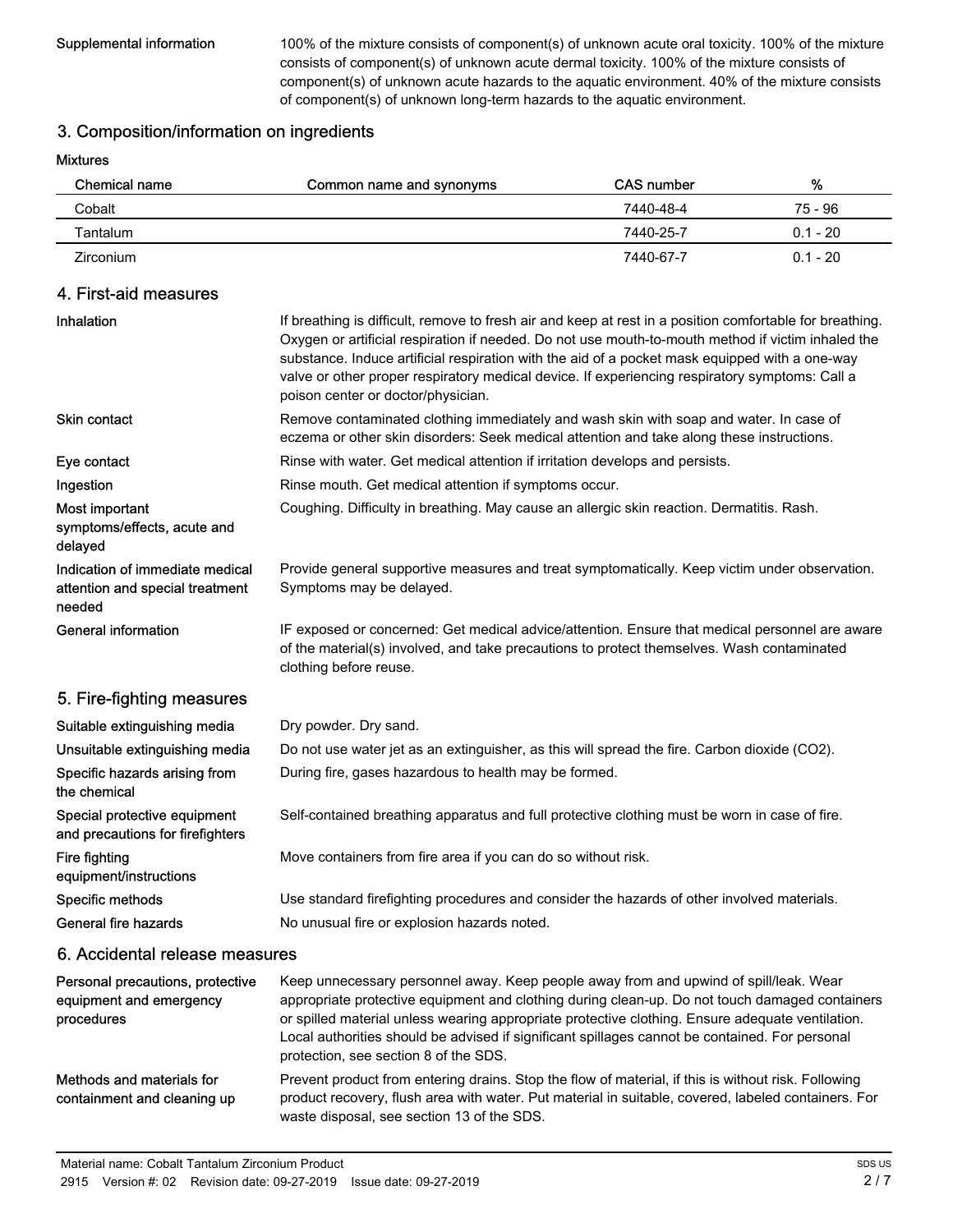| <b>Environmental precautions</b>                                | Avoid release to the environment. Inform appropriate managerial or supervisory personnel of all<br>environmental releases. Prevent further leakage or spillage if safe to do so. Avoid discharge into<br>drains, water courses or onto the ground.                                                                                                                                                                                                                 |
|-----------------------------------------------------------------|--------------------------------------------------------------------------------------------------------------------------------------------------------------------------------------------------------------------------------------------------------------------------------------------------------------------------------------------------------------------------------------------------------------------------------------------------------------------|
| 7. Handling and storage                                         |                                                                                                                                                                                                                                                                                                                                                                                                                                                                    |
| Precautions for safe handling                                   | Obtain special instructions before use. Do not handle until all safety precautions have been read<br>and understood. Avoid breathing dust/fume/gas/mist/vapors/spray. Avoid contact with eyes, skin,<br>and clothing. Avoid prolonged exposure. Should be handled in closed systems, if possible. Provide<br>adequate ventilation. Wear appropriate personal protective equipment. Avoid release to the<br>environment. Observe good industrial hygiene practices. |
| Conditions for safe storage,<br>including any incompatibilities | Store locked up. Store in tightly closed container. Store in a well-ventilated place. Store away from<br>incompatible materials (see Section 10 of the SDS).                                                                                                                                                                                                                                                                                                       |

# 8. Exposure controls/personal protection

#### Occupational exposure limits

The following constituents are the only constituents of the product which have a PEL, TLV or other recommended exposure limit. At this time, the other constituents have no known exposure limits.

| Components                                  | US. OSHA Table Z-1 Limits for Air Contaminants (29 CFR 1910.1000)<br>Type                                                                                                                                                                                                                                                                                                                                    | Value            | Form                 |
|---------------------------------------------|--------------------------------------------------------------------------------------------------------------------------------------------------------------------------------------------------------------------------------------------------------------------------------------------------------------------------------------------------------------------------------------------------------------|------------------|----------------------|
| Cobalt (CAS 7440-48-4)                      | <b>PEL</b>                                                                                                                                                                                                                                                                                                                                                                                                   | $0.1$ mg/m $3$   | Dust and fume.       |
| Tantalum (CAS 7440-25-7)                    | <b>PEL</b>                                                                                                                                                                                                                                                                                                                                                                                                   | $5$ mg/m $3$     | Dust.                |
| US. OSHA Table Z-3 (29 CFR 1910.1000)       |                                                                                                                                                                                                                                                                                                                                                                                                              |                  |                      |
| Components                                  | <b>Type</b>                                                                                                                                                                                                                                                                                                                                                                                                  | Value            | Form                 |
| Tantalum (CAS 7440-25-7)                    | <b>TWA</b>                                                                                                                                                                                                                                                                                                                                                                                                   | $5 \text{ mg/m}$ | Respirable fraction. |
|                                             |                                                                                                                                                                                                                                                                                                                                                                                                              | 15 mg/m3         | Total dust.          |
|                                             |                                                                                                                                                                                                                                                                                                                                                                                                              | 50 mppcf         | Total dust.          |
|                                             |                                                                                                                                                                                                                                                                                                                                                                                                              | 15 mppcf         | Respirable fraction. |
| US. ACGIH Threshold Limit Values            |                                                                                                                                                                                                                                                                                                                                                                                                              |                  |                      |
| Components                                  | <b>Type</b>                                                                                                                                                                                                                                                                                                                                                                                                  | Value            |                      |
| Zirconium (CAS 7440-67-7)                   | <b>TWA</b>                                                                                                                                                                                                                                                                                                                                                                                                   | $5$ mg/m $3$     |                      |
| US. NIOSH: Pocket Guide to Chemical Hazards |                                                                                                                                                                                                                                                                                                                                                                                                              |                  |                      |
| Components                                  | <b>Type</b>                                                                                                                                                                                                                                                                                                                                                                                                  | Value            | Form                 |
| Cobalt (CAS 7440-48-4)                      | <b>TWA</b>                                                                                                                                                                                                                                                                                                                                                                                                   | $0.05$ mg/m $3$  | Dust and fume.       |
| Tantalum (CAS 7440-25-7)                    | <b>STEL</b>                                                                                                                                                                                                                                                                                                                                                                                                  | $10$ mg/m $3$    | Dust.                |
|                                             | <b>TWA</b>                                                                                                                                                                                                                                                                                                                                                                                                   | $5$ mg/m $3$     | Dust.                |
| Zirconium (CAS 7440-67-7)                   | <b>STEL</b>                                                                                                                                                                                                                                                                                                                                                                                                  | 10 mg/m3         |                      |
|                                             | TWA                                                                                                                                                                                                                                                                                                                                                                                                          | $5$ mg/m $3$     |                      |
|                                             | US. California Code of Regulations, Title 8, Section 5155. Airborne Contaminants                                                                                                                                                                                                                                                                                                                             |                  |                      |
| Components                                  | <b>Type</b>                                                                                                                                                                                                                                                                                                                                                                                                  | Value            | Form                 |
| Cobalt (CAS 7440-48-4)                      | PEL                                                                                                                                                                                                                                                                                                                                                                                                          | $0.02$ mg/m $3$  | Dust and fume.       |
| Tantalum (CAS 7440-25-7)                    | PEL                                                                                                                                                                                                                                                                                                                                                                                                          | $5$ mg/m $3$     | Dust.                |
| <b>Biological limit values</b>              | No biological exposure limits noted for the ingredient(s).                                                                                                                                                                                                                                                                                                                                                   |                  |                      |
| Appropriate engineering controls            | Good general ventilation should be used. Ventilation rates should be matched to conditions. If<br>applicable, use process enclosures, local exhaust ventilation, or other engineering controls to<br>maintain airborne levels below recommended exposure limits. If exposure limits have not been<br>established, maintain airborne levels to an acceptable level. General ventilation normally<br>adequate. |                  |                      |
|                                             | Individual protection measures, such as personal protective equipment                                                                                                                                                                                                                                                                                                                                        |                  |                      |
| Eye/face protection                         | Wear safety glasses with side shields (or goggles).                                                                                                                                                                                                                                                                                                                                                          |                  |                      |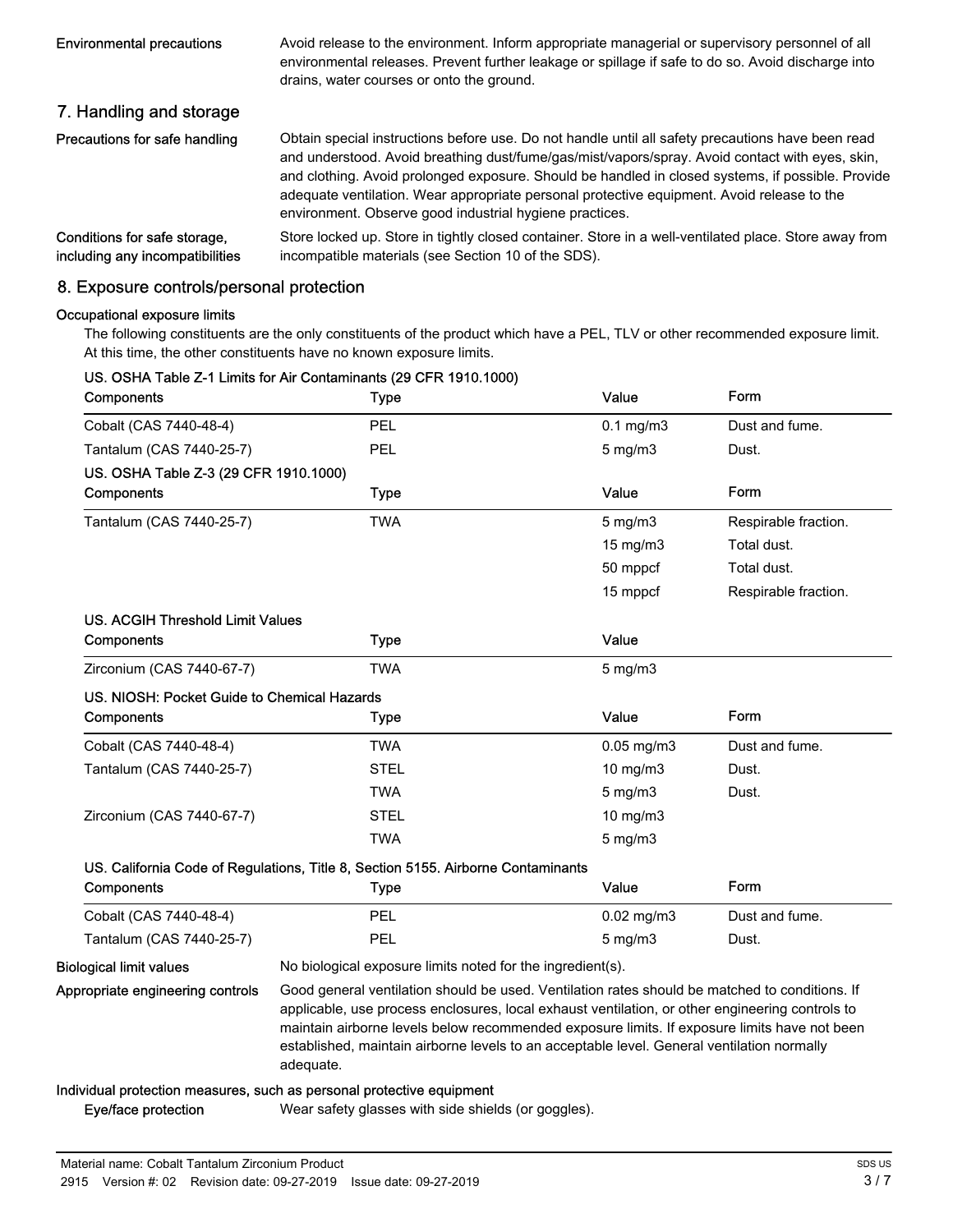| Skin protection<br>Hand protection | Wear appropriate chemical resistant gloves.                                                                                                                                                                                                                                |
|------------------------------------|----------------------------------------------------------------------------------------------------------------------------------------------------------------------------------------------------------------------------------------------------------------------------|
| Other                              | Wear appropriate chemical resistant clothing. Use of an impervious apron is recommended.                                                                                                                                                                                   |
| Respiratory protection             | Wear positive pressure self-contained breathing apparatus (SCBA).                                                                                                                                                                                                          |
| Thermal hazards                    | Wear appropriate thermal protective clothing, when necessary.                                                                                                                                                                                                              |
| General hygiene considerations     | Observe any medical surveillance requirements. Always observe good personal hygiene<br>measures, such as washing after handling the material and before eating, drinking, and/or<br>smoking. Routinely wash work clothing and protective equipment to remove contaminants. |

Contaminated work clothing should not be allowed out of the workplace.

# 9. Physical and chemical properties

## Appearance

| <b>Physical state</b>                             | Solid.                                      |
|---------------------------------------------------|---------------------------------------------|
| Form                                              | Solid.                                      |
| Color                                             | Not available.                              |
| Odor                                              | Not available.                              |
| <b>Odor threshold</b>                             | Not available.                              |
| рH                                                | Not available.                              |
| Melting point/freezing point                      | 2723 °F (1495 °C) estimated                 |
| Initial boiling point and boiling<br>range        | 5300.6 °F (2927 °C) estimated               |
| Flash point                                       | Not available.                              |
| <b>Evaporation rate</b>                           | Not available.                              |
| Flammability (solid, gas)                         | Not available.                              |
| Upper/lower flammability or explosive limits      |                                             |
| <b>Flammability limit - lower</b><br>(%)          | Not available.                              |
| <b>Flammability limit - upper</b><br>$(\%)$       | Not available.                              |
| Explosive limit - lower (%)                       | Not available.                              |
| Explosive limit - upper (%)                       | Not available.                              |
| Vapor pressure                                    | 0.00001 hPa estimated                       |
| Vapor density                                     | Not available.                              |
| <b>Relative density</b>                           | Not available.                              |
| Solubility(ies)                                   |                                             |
| Solubility (water)                                | Not available.                              |
| <b>Partition coefficient</b><br>(n-octanol/water) | Not available.                              |
| Auto-ignition temperature                         | 392 $\degree$ F (200 $\degree$ C) estimated |
| <b>Decomposition temperature</b>                  | Not available.                              |
| Viscosity                                         | Not available.                              |
| Other information                                 |                                             |
| Density                                           | 15.55 g/cm3 estimated                       |
| <b>Explosive properties</b>                       | Not explosive.                              |
| <b>Oxidizing properties</b>                       | Not oxidizing.                              |
| Specific gravity                                  | 15.55 estimated                             |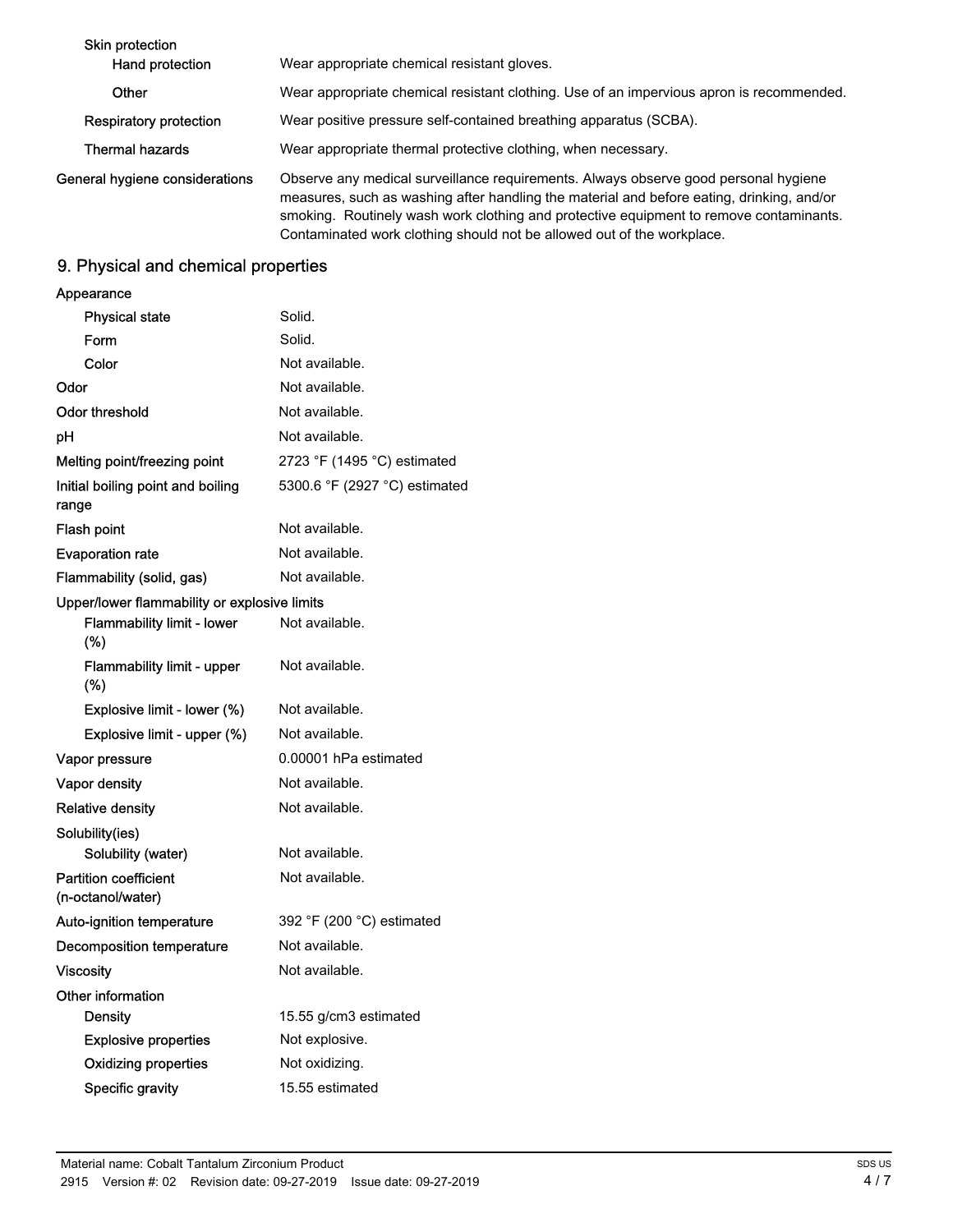# 10. Stability and reactivity

| Reactivity                            | The product is stable and non-reactive under normal conditions of use, storage and transport.                              |
|---------------------------------------|----------------------------------------------------------------------------------------------------------------------------|
| <b>Chemical stability</b>             | Material is stable under normal conditions.                                                                                |
| Possibility of hazardous<br>reactions | Hazardous polymerization does not occur.                                                                                   |
| Conditions to avoid                   | Keep away from heat, hot surfaces, sparks, open flames and other ignition sources. Contact with<br>incompatible materials. |
| Incompatible materials                | Strong oxidizing agents. Fluorine.                                                                                         |
| Hazardous decomposition<br>products   | No hazardous decomposition products are known.                                                                             |

# 11. Toxicological information

## Information on likely routes of exposure

| <b>Inhalation</b>                                                                  | May cause allergy or asthma symptoms or breathing difficulties if inhaled. Prolonged inhalation<br>may be harmful. |
|------------------------------------------------------------------------------------|--------------------------------------------------------------------------------------------------------------------|
| Skin contact                                                                       | May cause an allergic skin reaction.                                                                               |
| Eye contact                                                                        | Direct contact with eyes may cause temporary irritation.                                                           |
| Ingestion                                                                          | Expected to be a low ingestion hazard.                                                                             |
| Symptoms related to the<br>physical, chemical and<br>toxicological characteristics | Coughing. Difficulty in breathing. May cause an allergic skin reaction. Dermatitis. Rash.                          |

#### Information on toxicological effects

| Acute toxicity            | Not known.                                               |
|---------------------------|----------------------------------------------------------|
| Skin corrosion/irritation | Prolonged skin contact may cause temporary irritation.   |
| Serious eye damage/eye    | Direct contact with eyes may cause temporary irritation. |
| irritation                |                                                          |

## Respiratory or skin sensitization

| <b>ACGIH sensitization</b>                             |                                                                                                                     |  |  |
|--------------------------------------------------------|---------------------------------------------------------------------------------------------------------------------|--|--|
| (CAS 7440-48-4)                                        | HARD METALS CONTAINING COBALT AND<br>Respiratory sensitization<br>TUNGSTEN CARBIDE, THORACIC FRACTION, AS CO        |  |  |
| <b>Respiratory sensitization</b>                       | May cause allergy or asthma symptoms or breathing difficulties if inhaled.                                          |  |  |
| <b>Skin sensitization</b>                              | May cause an allergic skin reaction.                                                                                |  |  |
| Germ cell mutagenicity                                 | No data available to indicate product or any components present at greater than 0.1% are<br>mutagenic or genotoxic. |  |  |
| Carcinogenicity                                        | Suspected of causing cancer.                                                                                        |  |  |
| IARC Monographs. Overall Evaluation of Carcinogenicity |                                                                                                                     |  |  |
| Cobalt (CAS 7440-48-4)                                 | 2B Possibly carcinogenic to humans.                                                                                 |  |  |
|                                                        | OSHA Specifically Regulated Substances (29 CFR 1910.1001-1052)                                                      |  |  |
| Not regulated.                                         |                                                                                                                     |  |  |
|                                                        | US. National Toxicology Program (NTP) Report on Carcinogens                                                         |  |  |
| Cobalt (CAS 7440-48-4)                                 | Reasonably Anticipated to be a Human Carcinogen.                                                                    |  |  |
| Reproductive toxicity                                  | This product is not expected to cause reproductive or developmental effects.                                        |  |  |
| Specific target organ toxicity -<br>single exposure    | Not classified.                                                                                                     |  |  |
| Specific target organ toxicity -<br>repeated exposure  | Not classified.                                                                                                     |  |  |
| <b>Aspiration hazard</b>                               | Not an aspiration hazard.                                                                                           |  |  |
| <b>Chronic effects</b>                                 | Prolonged inhalation may be harmful. Prolonged exposure may cause chronic effects.                                  |  |  |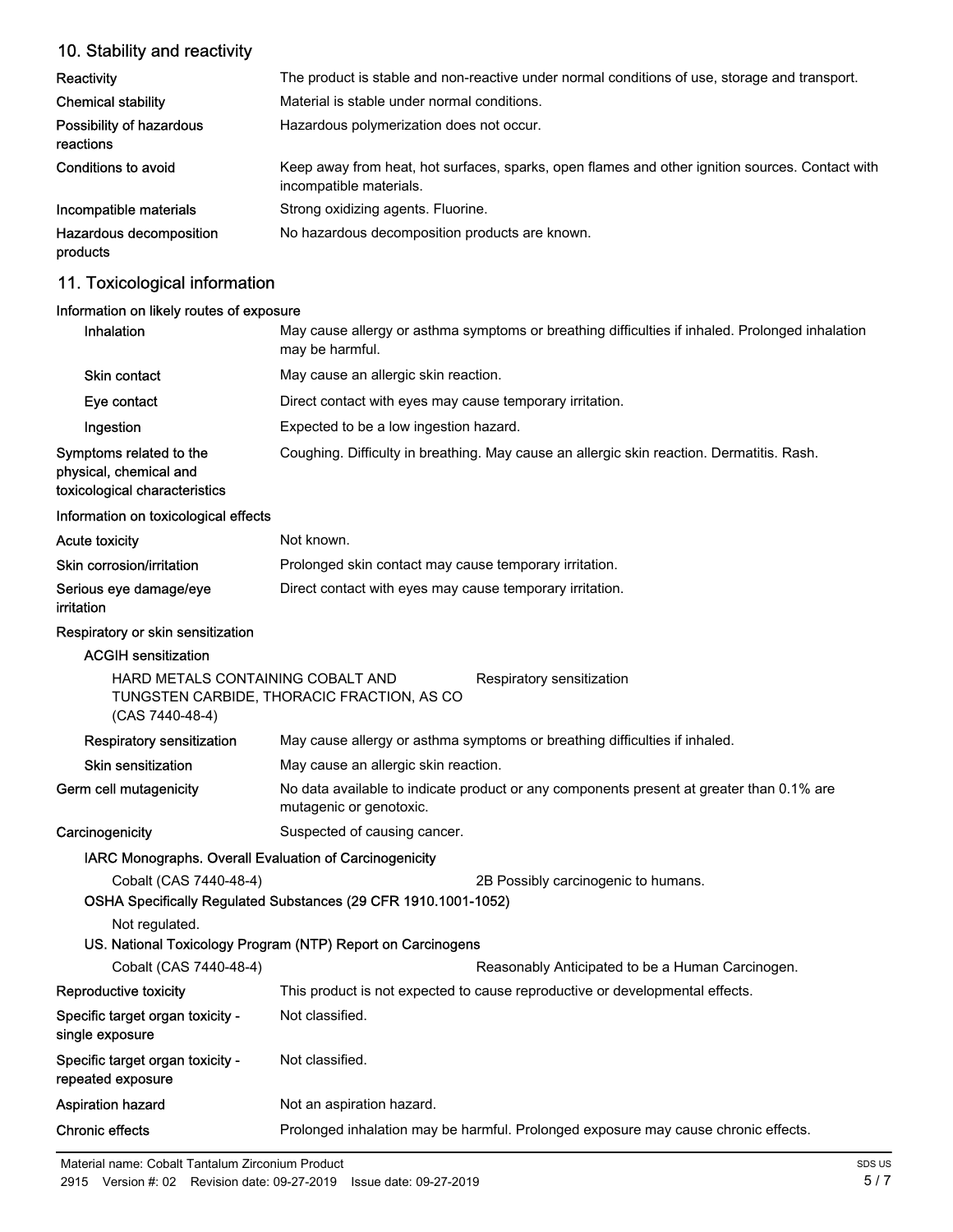| 12. Ecological information               |                                                                                                                                                                                                                                                                                                                                                   |
|------------------------------------------|---------------------------------------------------------------------------------------------------------------------------------------------------------------------------------------------------------------------------------------------------------------------------------------------------------------------------------------------------|
| <b>Ecotoxicity</b>                       | May cause long lasting harmful effects to aquatic life.                                                                                                                                                                                                                                                                                           |
| Persistence and degradability            | No data is available on the degradability of any ingredients in the mixture.                                                                                                                                                                                                                                                                      |
| Bioaccumulative potential                | No data available.                                                                                                                                                                                                                                                                                                                                |
| Mobility in soil                         | No data available.                                                                                                                                                                                                                                                                                                                                |
| Other adverse effects                    | No other adverse environmental effects (e.g. ozone depletion, photochemical ozone creation<br>potential, endocrine disruption, global warming potential) are expected from this component.                                                                                                                                                        |
| 13. Disposal considerations              |                                                                                                                                                                                                                                                                                                                                                   |
| <b>Disposal instructions</b>             | Collect and reclaim or dispose in sealed containers at licensed waste disposal site. Do not allow<br>this material to drain into sewers/water supplies. Do not contaminate ponds, waterways or ditches<br>with chemical or used container. Dispose of contents/container in accordance with<br>local/regional/national/international regulations. |
| Local disposal regulations               | Dispose in accordance with all applicable regulations.                                                                                                                                                                                                                                                                                            |
| Hazardous waste code                     | The waste code should be assigned in discussion between the user, the producer and the waste<br>disposal company.                                                                                                                                                                                                                                 |
| Waste from residues / unused<br>products | Dispose of in accordance with local regulations. Empty containers or liners may retain some<br>product residues. This material and its container must be disposed of in a safe manner (see:<br>Disposal instructions).                                                                                                                            |
| Contaminated packaging                   | Since emptied containers may retain product residue, follow label warnings even after container is<br>emptied. Empty containers should be taken to an approved waste handling site for recycling or<br>disposal.                                                                                                                                  |
|                                          |                                                                                                                                                                                                                                                                                                                                                   |

# 14. Transport information

## **DOT**

Not regulated as dangerous goods.

## IATA

Not regulated as dangerous goods.

### IMDG

Not regulated as dangerous goods.

# 15. Regulatory information

## US federal regulations

This product is a "Hazardous Chemical" as defined by the OSHA Hazard Communication Standard, 29 CFR 1910.1200.

## Toxic Substances Control Act (TSCA)

| TSCA Section 12(b) Export Notification (40 CFR 707, Subpt. D) |  |
|---------------------------------------------------------------|--|
|---------------------------------------------------------------|--|

Not regulated.

## CERCLA Hazardous Substance List (40 CFR 302.4)

Cobalt (CAS 7440-48-4) Listed. SARA 304 Emergency release notification

Not regulated.

# OSHA Specifically Regulated Substances (29 CFR 1910.1001-1052)

Not regulated.

# Superfund Amendments and Reauthorization Act of 1986 (SARA)

# SARA 302 Extremely hazardous substance

Not listed.

SARA 311/312 Hazardous No (Exempt)

chemical

# SARA 313 (TRI reporting)

| Chemical name | CAS number | % by wt. |  |
|---------------|------------|----------|--|
| Cobalt⊹       | 7440-48-4  | 75 - 96  |  |